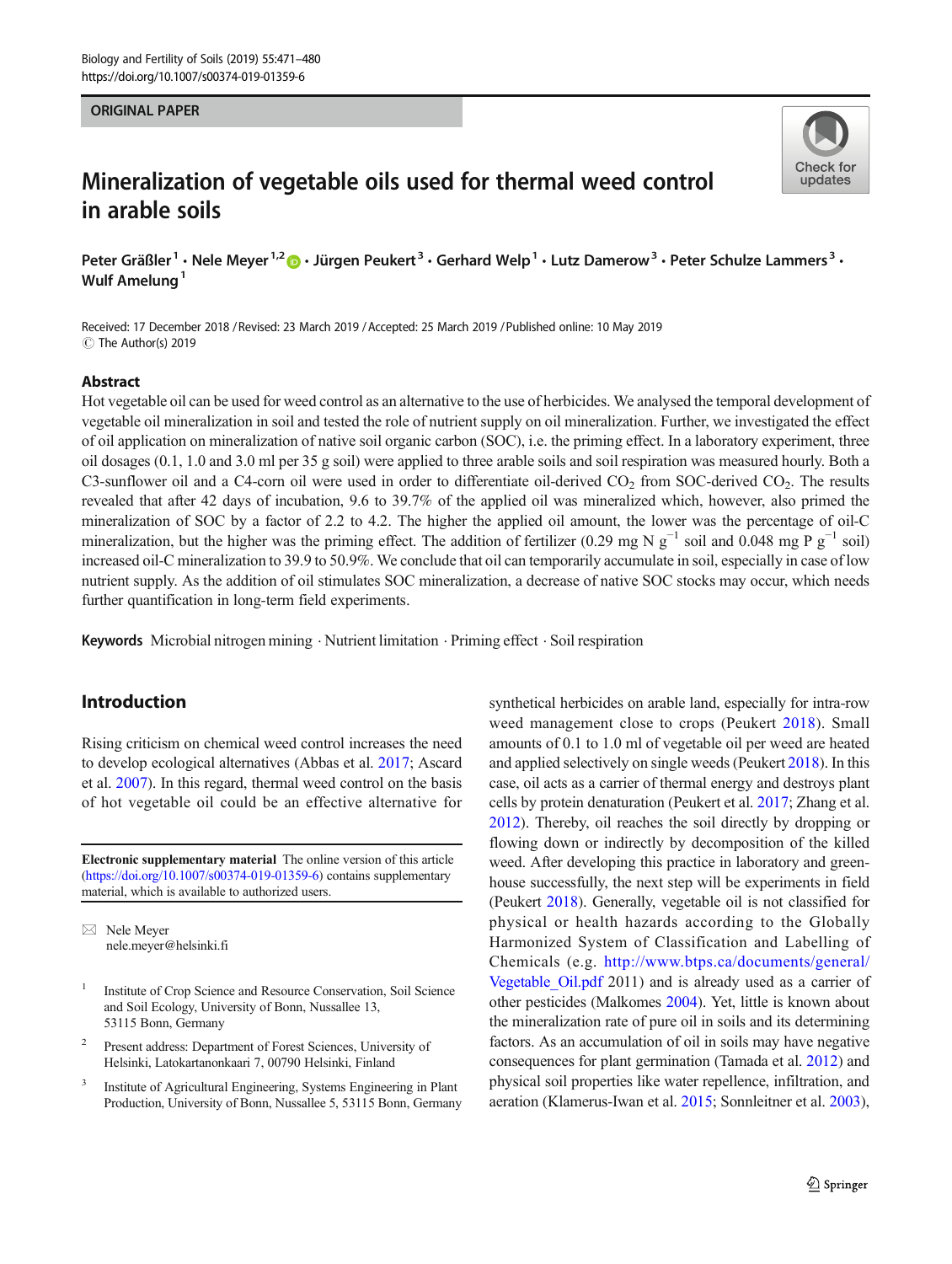knowledge about the mineralization rate is necessary for recommendations of acceptable application rates.

It is generally assumed that vegetable oil, like rapeseed oil, is easily degradable and enzymes for its mineralization are ubiquitously existing (Cornish et al. [1993](#page-8-0); Malkomes [2005;](#page-8-0) Zhang et al. [1998](#page-9-0)). Under aerobic conditions, vegetable oil in soils is completely mineralized to CO2, H2O and inorganic ingredients (Cornish et al. [1993](#page-8-0)). Several authors assessed the mineralization rate of vegetable oil in soil and the consequences of oily substrates on soil microorganisms (Malkomes [2004,](#page-8-0) [2005;](#page-8-0) Sonnleitner et al. [2003](#page-9-0)). Yet, the applied dosages were often different to those applied during thermal weed control (e.g. 5 ml and 10 ml per 100 g of soil were used in Sonnleitner et al. ([2003\)](#page-9-0), which is considerably higher than the recommended application of 0.1 ml per weed), oils were mixed with other substances (Malkomes [2004](#page-8-0), [2005\)](#page-8-0), or olive oil mill wastewater was considered (Peikert et al. [2017](#page-8-0)). Thus, it is necessary to test the mineralization rate of purely and punctually applied oil as it is used for thermal weed control.

Vegetable oil is rich in C but comparatively poor in nutrients like N and P (Sonnleitner et al. [2003\)](#page-9-0). Hence, an accumulation of vegetable oil in soils may induce a long-term microbial N incorporation (Malkomes [2004](#page-8-0), [2005\)](#page-8-0). Previous studies indicated that the mineralization rate of C-rich substrates depends on the availability of nutrients in soil (Meyer et al. [2018;](#page-8-0) Nordgren [1992](#page-8-0)). In this regard, it appears reasonable to suggest that nutrient supply also regulates the mineralization rate of oil in soils and that a deficiency of nutrients may retard or even limit the mineralization of oil.

On the other hand, it has been shown that the input of labile C (i.e. here vegetable oil) not only increases the demand of microorganisms for N but also provides energy for the breakdown of soil organic matter (SOM), which contains the required N ('microbial N mining theory', Craine et al. [2007\)](#page-8-0). Such a stimulation of native SOC mineralization caused by labile C supply is commonly referred to as a positive priming effect (Kuzyakov et al. [2000\)](#page-8-0). As several studies reported that positive priming is more pronounced under conditions of N deficiency (Blagodatskaya et al. [2007](#page-8-0); Fontaine et al. [2011\)](#page-8-0), the priming effect has increasingly been interpreted as a response of microbes to unsatisfied nutrient demand (Murphy et al. [2015](#page-8-0)). Hence, it seems reasonable to assume that the addition of oil stimulates the turnover of native SOC depending on the soil nutrient status. As previous studies focussed on the effect of oil addition on total  $CO<sub>2</sub>$  release without distinguishing oil-derived from SOC-derived  $CO<sub>2</sub>$  (e.g. Malkomes [2006](#page-8-0); Sonnleitner et al. [2003](#page-9-0)), an effect of oil addition on native SOC mineralization has, to our knowledge, not been investigated yet.

This study aims at investigating the temporal dynamics of vegetable oil mineralization in soils and the response of native

SOC turnover to oil additions. As oil provides only low nutrient amounts for soil microorganisms, we assume that the mineralization rates of oil depend on nutrient supply and that fertilization increases the oil mineralization rate. Further, we assume that oil addition necessitates microbial nutrient mining, thereby increasing the priming effect, i.e. the mineralization of native SOC. To unravel these hypotheses, we added different dosages of naturally  $^{13}$ C-labeled vegetable oil with and without additional nutrient supply to three different soil samples, incubated them for 42 days at 22 °C, and continuously measured  $CO<sub>2</sub>$  release.

## Material and methods

#### Soil sampling

Three soil samples with different SOC and nutrient contents were taken from arable fields in North Rhine-Westphalia, Germany (Table 1). Only C3 plants had been cultivated on these fields for at least the last decades, resulting in low  $\delta^{13}$ C values (Table 1). The altitude of the study sites ranged between 33 and 190 m above sea level. Samples were taken in spring. The fields were cultivated with winter wheat, sugar beet and one was prepared for sowing sugar beet. Basic soil properties are summarized in Table 1. At each sampling site, one sample was taken from 0 to 30 cm depth (Ap horizon) using a spade. The field-moist soil was stored at 7 °C for 1 week and sieved to 2 mm, i.e. all results refer to the fine soil < 2 mm. Sieved soils were divided into three parts: one was dried at 40 °C for chemical analysis, one was stored frozen (− 18 °C) until the start of the incubation experiment, and one was stored field moist at 7 °C for determination of water holding capacity.

Table 1 Properties of the soil samples (arable soils, Ap horizon)

|                                            | Soil 1  | Soil 2  | Soil 3  |
|--------------------------------------------|---------|---------|---------|
| Sand $(\% )$                               | 15.0    | 72.3    | 11.9    |
| Silt $(\%)$                                | 63.4    | 20.3    | 62.7    |
| Clay $(\% )$                               | 20.7    | 6.0     | 22.6    |
| N-total $(g \text{ kg}^{-1} \text{ soil})$ | 2.05    | 1.45    | 1.53    |
| CAL-P (mg $kg^{-1}$ soil) <sup>a</sup>     | 140     | 266     | 64.3    |
| CAL-K (mg $kg^{-1}$ soil) <sup>a</sup>     | 314     | 313     | 318     |
| SOC $(g \ kg^{-1} \text{ soil})$           | 21.6    | 16.8    | 13.8    |
| $CN$ ratio                                 | 10.5    | 11.6    | 9.0     |
| pH in CaCl <sub>2</sub>                    | 6.2     | 5.8     | 6.6     |
| $\delta^{13}C$ (%o)                        | $-27.1$ | $-26.8$ | $-27.2$ |

<sup>a</sup> Plant available concentrations, extraction with citrate -acetate -lactate mixture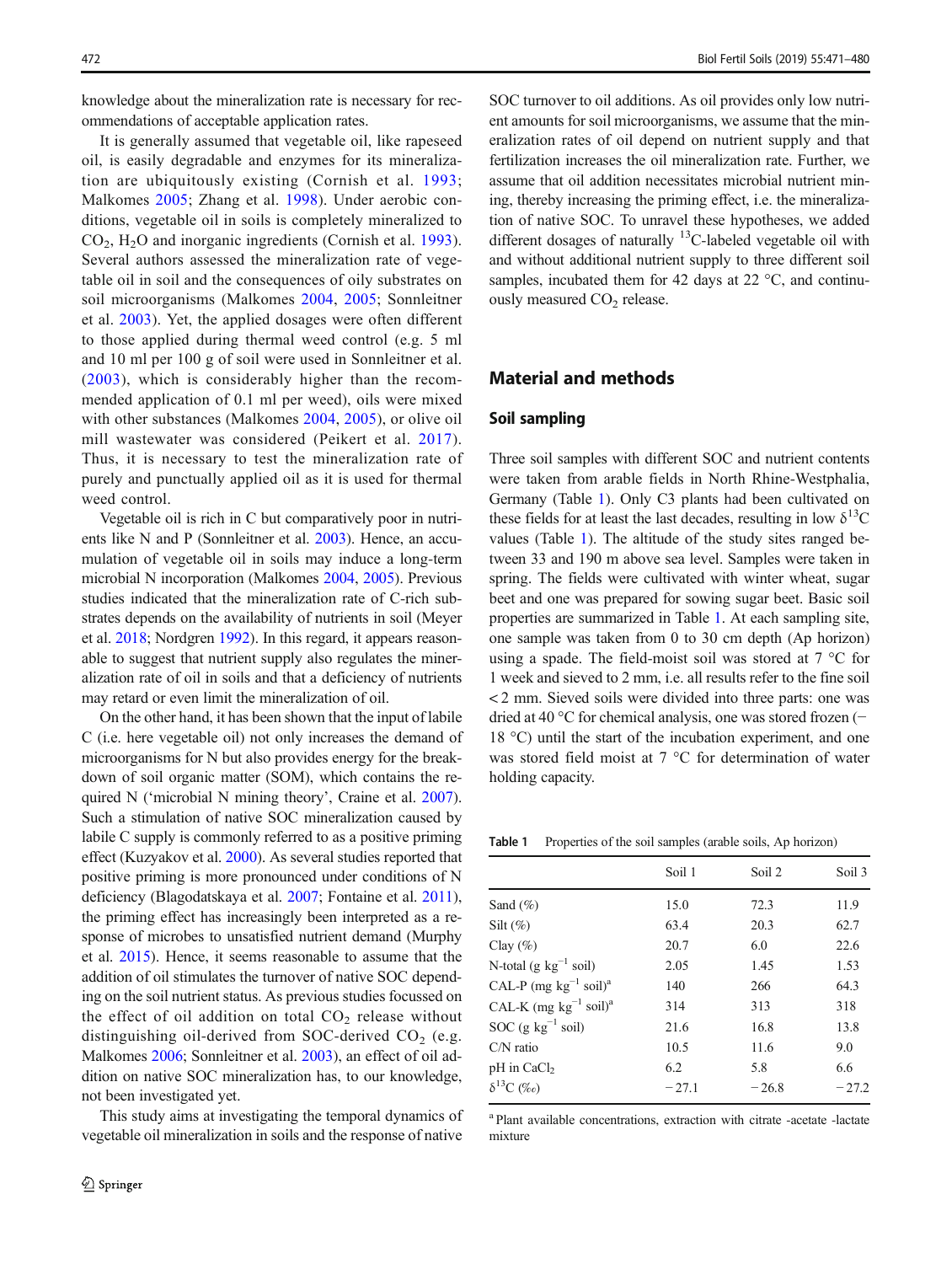#### Soil physical and chemical analysis

Texture was determined by a combination of wet sieving (sand fraction) and sedimentation (silt and clay fraction) after Köhn (ISO 11277 [2002\)](#page-8-0). The total C and N contents of milled soils were determined by elemental analysis (Vario MICRO Cube, Elementar, Hanau, Germany; ISO 10694 [1995](#page-8-0)). All samples were free of carbonates, so total C corresponded to SOC. Plant available P and K were extracted by using the calcium–acetate–lactate method (Schüller [1969](#page-9-0); Zbíral [2000\)](#page-9-0). The concentration of P was measured photometrically with the molybdenum blue method (Murphy and Riley [1962\)](#page-8-0) and that of K by atomic absorption spectroscopy (AAS). The pH value was measured in a  $0.01$  M CaCl<sub>2</sub> solution (soil:solution ratio of 1:2.5). Water holding capacity was determined on field moist soil by placing soil into funnels and submerging in water for 30 min. Afterwards, soil was allowed to drain for 24 h, weighed and dried at 105 °C.

#### Incubation experiment

The sieved and frozen soil samples were defrosted for 2 days at 7 °C. Each soil sample was rewetted or dried to 45% of its water holding capacity, which warrants a sufficient and standardized water availability (ISO/DIS 17155 [2001\)](#page-8-0). Each sample was homogenized using a mixer and divided into 30 to 36 plastic vessels, each corresponding to 35 g of dry soil. The samples were then pre-incubated at 22 °C for 96 h to level out effects of mixing and water addition and to stabilize the respiration rate (Blagodatsky et al. [2000\)](#page-8-0).

After pre-incubation, oil was added to the soil samples. To differentiate between  $CO<sub>2</sub>$  that evolved from the applied oil and  $CO<sub>2</sub>$  that derived from native SOC, we used commercially produced oil from corn ('C4 oil') that differs from the native SOC in terms of its  $\delta^{13}$ C value (Bol et al. [2003](#page-8-0); Kuzyakov and Bol  $2006$  for distinguishing slurry-derived  $CO<sub>2</sub>$  from SOC-derived CO<sub>2</sub> or Nottingham et al. [2009](#page-8-0); Meyer et al. [2017](#page-8-0) for distinguishing sugar-derived  $CO<sub>2</sub>$  from SOC-derived CO<sub>2</sub>). The  $\delta^{13}$ C value of the C4 oil was - 16.65‰. The differentiation of oil- and SOC-derived  $CO_2$  based on the  $\delta^{13}C$ value of released  $CO<sub>2</sub>$  would be straightforward if no isotopic fractionation occurred during mineralization. However, several studies indicated that isotopic fractionation does occur (e.g. Fernandez et al. [2003](#page-8-0)), which may lead to immense errors in the quantification of  $CO<sub>2</sub>$  sources. To account for isotopic fractionation of the C4 oil, we followed suggestions of Bol et al. [\(2003\)](#page-8-0) and conducted the same experiment also with a C3 control. For this, oil with a similar  $\delta^{13}$ C value as native SOC is required as C3 control. Therefore, we used a C3 sunflower oil, which was mixed with the C4 corn oil at a ratio of 5:1 to obtain the required isotope ratio (− 27.19‰, 'C3 oil'). Pre-tests revealed no difference in soil respiration rates between the two oils. The  $\delta^{13}$ C value of oil samples was determined by isotope ratio mass spectroscopy (IRMS, Thermo Delta V Advantage, Thermo Electron, Bremen, Germany) after weighing 0.5 mg of oil and 0.1 to 0.2 mg of C-free 'Chromosorb' into tin cups; the latter was used to absorb the oil. Total N contents were determined by elemental analysis as already reported. Total P was determined by ICP-OES (Horiba Jobin Yvon, Ultima 2) after digestion with concentrated nitric acid. Both oils had a C content of 79.6%, a N content of < 0.007% and a P content of 2.9 mg P kg<sup>-1</sup> oil (C3 oil) and 3.25 mg P kg<sup>-1</sup> (C4 oil), respectively.

The oils were applied with a nozzle according to Peukert et al. [\(2017\)](#page-8-0). The nozzle height above soil was 15 cm. During application, the oil was mixed constantly with the soil using a vortex shaker. Three different dosages were applied (see Table [2](#page-3-0)): five drops per vessel, i.e. per 35 g soil ('low dosage', 0.1 ml oil vessel<sup>-1</sup>;  $\approx$  3 × 10<sup>-3</sup> ml g<sup>-1</sup> soil), 50 drops per vessel ('medium dosage', 1.0 ml oil vessel<sup>-1</sup>;  $\approx$  0.03 ml g<sup>-1</sup> soil) and 150 drops per vessel ('high dosage', 3.0 ml oil vessel−<sup>1</sup> ; ≈ 0.09 ml  $g^{-1}$  soil). The dosages 'low' and 'medium' were chosen in order to simulate realistic dosages: Peukert ([2018](#page-8-0)) proposed the punctual application of 0.1 ml to maximal 1.0 ml oil to a single weed plant. Thus, assuming that one weed plant grows on the vessel area of  $28.3 \text{ cm}^2$  the dosages low and medium represent the lower and upper range of recommended dosages. The high dosage of 3.0 ml oil was conducted to simulate effects like inadvertent release of oil or a very high weed cover. The applied oil had a temperature of 22 °C. Note that we also tested the effect of higher oil temperatures during application (100 $^{\circ}$ C). As results were not significantly different between 22 and 100 °C (Table S1), we concentrate here on reporting only results of the 22 °C treatments.

To test effects of nutrient limitation on oil mineralization, the oil dosages low and medium were conducted in combination with an additional nutrient supply. The variant with 'high' oil amount was excluded because the stimulation of microorganisms was expected to be too high to allow for a continuous measurement of  $CO<sub>2</sub>$  release. The applied powdery nutrient mixture contained 47.88 mg (NH<sub>4</sub>)<sub>2</sub>SO<sub>4</sub> (0.29 mg N g<sup>-1</sup> soil), 7.42 mg KH<sub>2</sub>PO<sub>4</sub> (0.048 mg P g<sup>-1</sup> soil), and 154.7 mg talcum powder per vessel. These amounts of nutrients were proposed by ISO/DIS 17155 [\(2001\)](#page-8-0), and talcum powder was used as an inert carrier (Anderson and Domsch [1978](#page-8-0)). The powder was mixed to the soil immediately before addition of oil using a vortex shaker.

As it is known that microbial nutrient demand forces the acquisition of nutrients from SOM, we tested whether this 'nutrient mining' is as effective in providing nutrients required for oil mineralization as the addition of mineral nutrients. To test this, we repeated the abovementioned nutrient addition to selected vessels after finishing the incubation experiment at day 42, i.e. to vessels that already received nutrients at the beginning of the experiment (second nutrient addition) and to vessels that did not receive nutrients at the beginning (first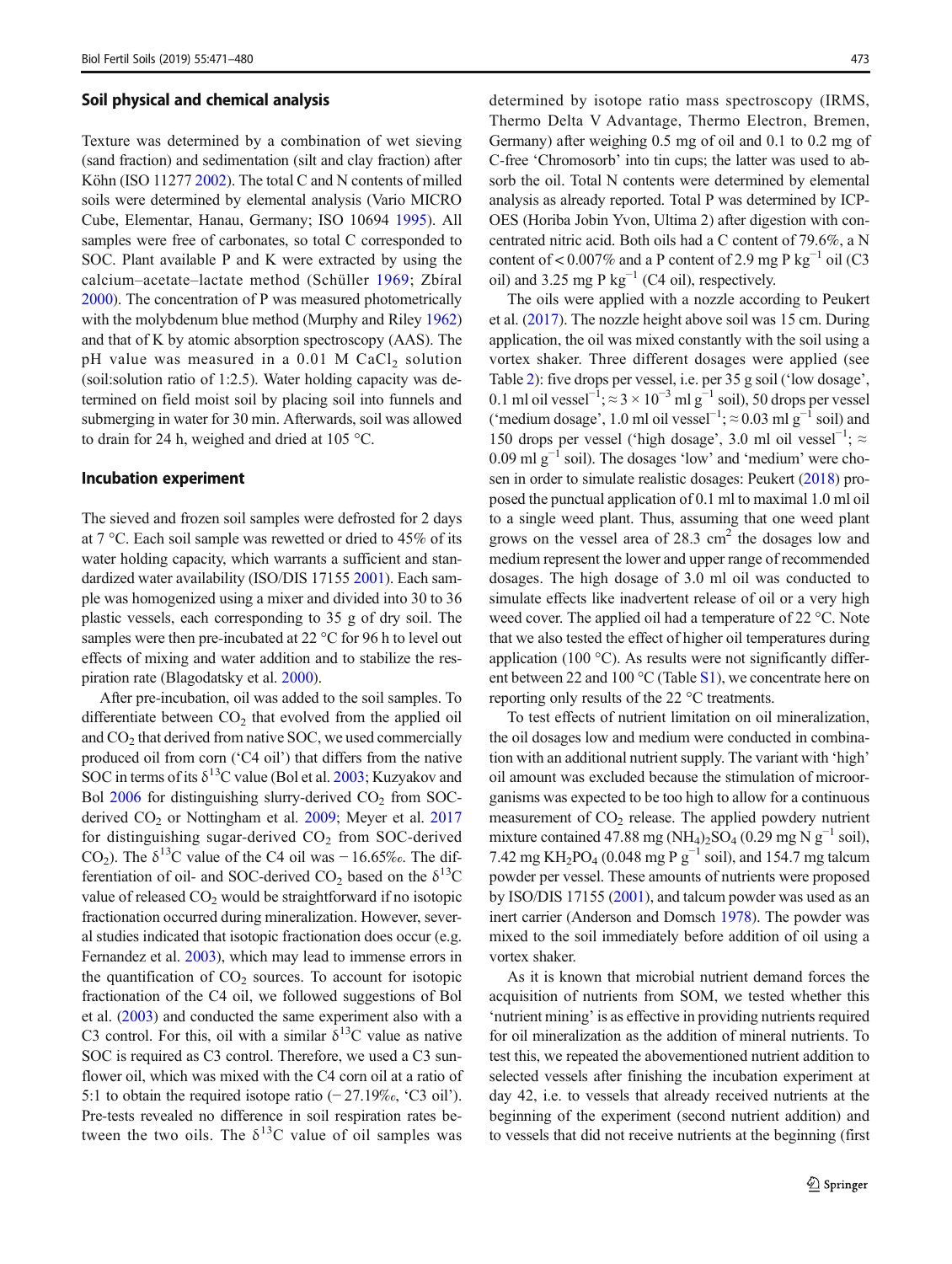| Treatment      | Amount of added oil per vessel | Nutrient addition | $CO2max$ (mg $CO2 h-1$ ) Mean $\pm$ SD | $t_{\text{CO2max}}$ (h) Mean $\pm$ SD |
|----------------|--------------------------------|-------------------|----------------------------------------|---------------------------------------|
|                | Low $(0.1 \text{ ml})$         | No                | $0.4 \pm 0.2$                          | $77 \pm 45$                           |
| 2              | Medium $(1.0 \text{ ml})$      | No                | $1.5 \pm 0.6$                          | $37 \pm 5$                            |
| $\overline{3}$ | High $(3.0 \text{ ml})$        | No                | $1.5 \pm 0.6$                          | $35 \pm 5$                            |
| $\overline{4}$ | Low $(0.1 \text{ ml})$         | Yes               | $0.7 \pm 0.1$                          | $64 \pm 11$                           |
| 5              | Medium $(1.0 \text{ ml})$      | Yes               | $5.9 \pm 1.4$                          | $60 \pm 1$                            |
| 6              | Control (none)                 | No                |                                        |                                       |
| $\tau$         | Control (none)                 | Yes               |                                        |                                       |

<span id="page-3-0"></span>**Table 2** Treatments of the incubation experiment including maximum hourly respiration rate  $(CO_{2max})$  and time until the first respiration peak is reached ( $t_{CO2max}$ ) ( $n = 2$  or 3)

nutrient addition). If nutrient mining by microbes releases the demanded amount of nutrients,  $CO<sub>2</sub>$  release would not increase upon the late nutrient addition to vessels that had not received nutrients at the beginning.

We also conducted a control treatment, which received neither oil nor nutrients, and a treatment, which received nutrients but no oil. Thus, every soil sample was split into seven treatments with two (for two soils and the dosage low) or three analytic replications each (Table 2).

Soil microbial respiration was measured using an automated respirometer that allows incubating 95 samples in parallel (Respicond VIII, Nordgren Innovations AB, Sweden). The plastic incubation vessels are arranged in a water bath, which ensures a constant soil temperature of 22 °C. The system provides a continuous measurement of  $CO<sub>2</sub>$  evolution by trapping  $CO<sub>2</sub>$  in potassium hydroxide (KOH) (Nordgren [1988](#page-8-0)). Soil respiration was measured hourly for 1008 h, i.e. for 42 days. As the KOH solution has a finite capacity to capture  $CO<sub>2</sub>$ , it was replaced several times during the incubation period in case that about half to three-quarter of the capacity was reached. During replacement, aeration of the samples and equilibration with ambient  $O<sub>2</sub>$  was allowed.

From the respiration curve, the maximum hourly respiration rate (respiratory peak,  $CO<sub>2max</sub>$ ) was derived as an indicator of nutrient availability (Meyer et al. [2017](#page-8-0); Nordgren [1992\)](#page-8-0). In case that two respiratory peaks developed during incuba-tion (cf. Fig. [1\)](#page-4-0),  $CO<sub>2max</sub>$  describes the height of the first peak, which usually occurred within the first 130 h after oil addition. Further, we calculated the time needed until this peak was reached ( $t_{\text{CO2max}}$ ), which indicates the viability of microorganisms (ISO/DIS 17155 [2001\)](#page-8-0). Total cumulative amounts of released  $CO<sub>2</sub>$  during the entire incubation period  $(CO<sub>2cum</sub>)$ were calculated by summing up all hourly values of  $CO<sub>2</sub>$ release.

#### Quantification of oil- and SOC-derived CO<sub>2</sub>

To obtain the  $\delta^{13}$ C value of released CO<sub>2</sub>, which allows distinguishing SOC-derived from oil-derived  $CO<sub>2</sub>$ , the  $CO<sub>2</sub>$  captured within KOH had to be precipitated. The KOH solution was replaced several times during the incubation period (see above), and the replaced solution of every vessel was collected in airtight bottles. After completion of the incubation experiment, the bottles (each of them containing the entire KOH collected from each vessel) were shaken and excess BaCl<sub>2</sub> solution (3 ml of 1 M BaCl<sub>2</sub>) was added to a 20 ml aliquot of the replaced KOH. The addition of BaCl<sub>2</sub> induced an immediate precipitation of  $BaCO<sub>3</sub>$ . The solution was vacuum-filtered with glass fibre filters and rinsed with distilled water. The remaining BaCO<sub>3</sub> was dried at 40  $\degree$ C and homogenized by grinding. About 1.6 mg of the precipitated  $BaCO<sub>3</sub>$  was weighed into tin cups, corresponding to 100 μg C per tin cup. Measurements of  $\delta^{13}$ C were conducted with isotope-ratio mass spectrometry (IRMS, Delta V Advantage Thermo Electron, Bremen, Germany).

The difference in the  $\delta^{13}$ C value between CO<sub>2</sub> respired after additions of C3 oil and C4 oil in each sample, and treatment was used to quantify the proportion of oil- and SOC-derived  $CO<sub>2</sub>$  to total  $CO<sub>2</sub>$  release (Bol et al. [2003;](#page-8-0) Eq. 1).  $\delta CO_{2\backslash C4}$  and  $\delta CO_{2\backslash C3}$  are the  $\delta^{13}$ C values of the  $CO<sub>2</sub>$  of the respective variant, whereas the subtraction of the C3 variant corrects the microbial isotope fractionation and adjusts this effect. The variables  $\delta C_4$  and  $\delta C_3$  are the  $\delta^{13}$ C values of the applied C4 oil (δC<sub>4</sub>) and C3 oil (δC<sub>3</sub>).

Proportion of oil derived  $CO<sub>2</sub>$  to total  $CO<sub>2</sub>$  (%)

$$
=\frac{\delta CO_{2\backslash C4} - \delta CO_{2\backslash C3}}{\delta C_4 - \delta C_3} \times 100\tag{1}
$$

Absolute amounts of  $CO<sub>2</sub>$  derived from oil during the whole incubation time were calculated by Eq. 2, i.e. the proportion of oil-derived  $CO<sub>2</sub>$  from Eq. 1 was multiplied with the respective cumulative amount of  $CO<sub>2</sub>$  (CO<sub>2cum</sub>).

Absolute amount of oil derived  $CO_2$  (mg  $CO_2$  vessel−1)

$$
=\frac{\delta CO_{2\setminus C4}-\delta CO_{2\setminus C3}}{\delta C_4-\delta C_3} \times CO_{2cum}
$$
\n(2)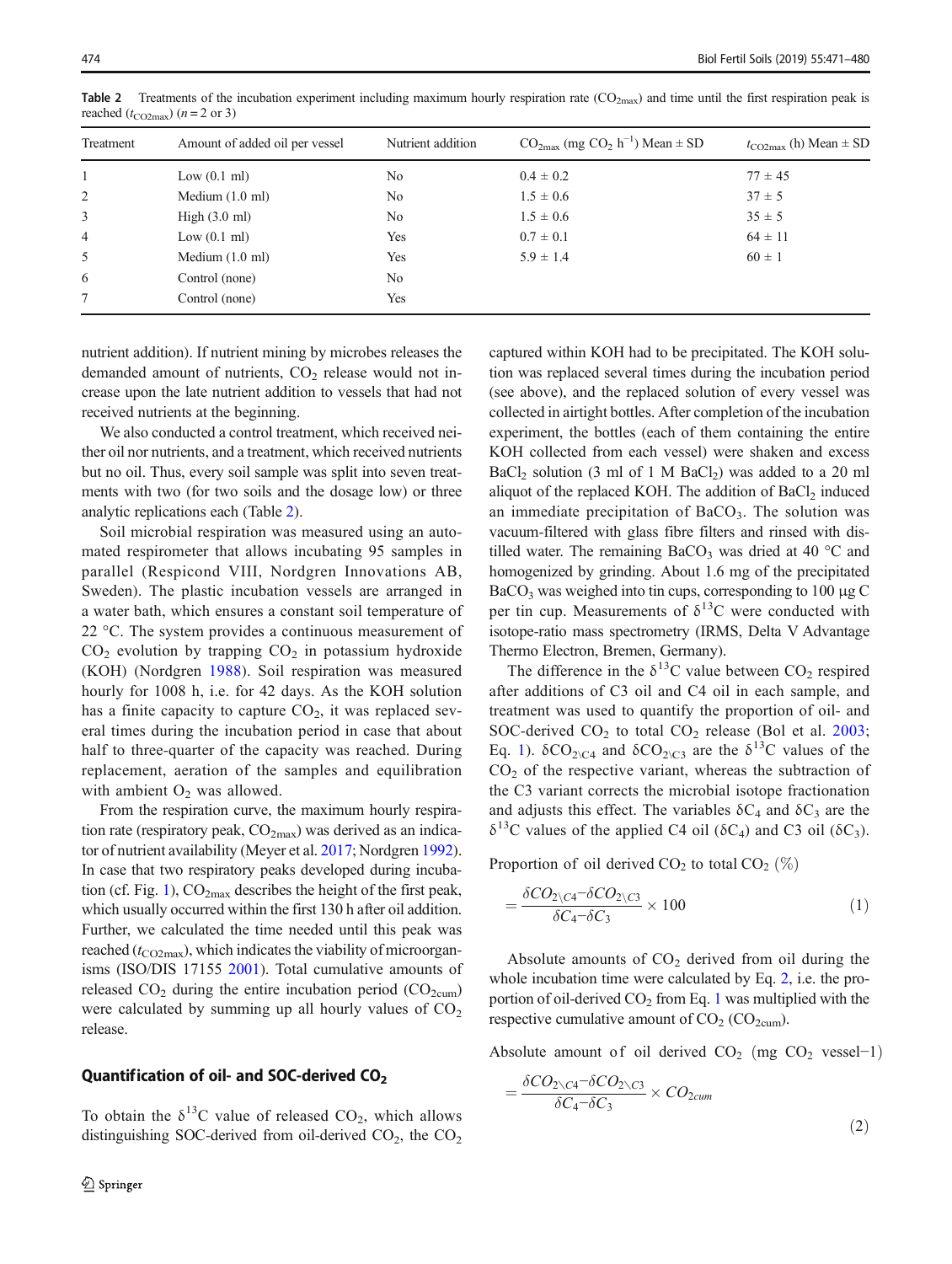<span id="page-4-0"></span>The amount of C applied by the oils depended on the variant. The estimated oil density at 22 °C of 0.91 g ml<sup>-1</sup> (following Esteban et al. [2012](#page-8-0)) was multiplied by the oil amount (ml) of each treatment (oil amount) and the Cproportion of 79.6% of the oils in Eq. 3.

Amount of added C via oil addition  $\left(mg C \text{ vessel}^{-1}\right)$  $=$  oil amount  $\times$  0.91  $\frac{\text{g}}{\text{ml}} \times 0.796 \times 1000$  (3)

Subsequently, the mineralization of oil was expressed as the loss of oil-C after 42 days of incubation, which was calculated according to Eq. 4, based on a proportion of 27.3% C of  $CO<sub>2</sub>$  $CO<sub>2</sub>$  $CO<sub>2</sub>$ . Hence, the  $CO<sub>2</sub>$  amount derived from oil (Eq. 2) was multiplied by 0.273 and divided by the respective amount of added C (Eq. 3). Thus, we got the relative oil mineralization within the incubation period.

Mineralization of oil−C after 42 days  $(\%)$ 

$$
= \frac{\text{absolute amount of oil derived } CO_2 \times 0.273}{\text{amount of added C}} \times 100 \tag{4}
$$

The amount of SOC-derived  $CO<sub>2</sub>$  was calculated by subtracting the amount of oil-derived  $CO<sub>2</sub>$  $CO<sub>2</sub>$  $CO<sub>2</sub>$  (Eq. 2) from the total amount of  $CO_2$  ( $CO_{2cum}$ ). The priming effect, i.e. the extra amount of  $CO<sub>2</sub>$  that was derived from SOC compared to the control was calculated according to Eq. 5, i.e. by dividing the amount of  $CO<sub>2</sub>$  respired from native SOC after oil addition by the amount of  $CO<sub>2</sub>$  respired in the control  $(CO_{2cum}$  Control), which received neither oil nor nutrients or no oil but nutrients (Bol et al. [2003](#page-8-0)).

$$
Priming \space \text{effect} = \frac{\text{SOC} \space derived \space \text{CO}_2}{\text{CO}_{2\text{cum}} \space Control} \tag{5}
$$

## Statistical analyses

The average of the two to three replicates from each sample and treatment was used for statistical analyses. After each replacement of KOH, the values of the first 2 h afterwards were deleted because  $O_2$  and  $CO_2$  from atmosphere came into the vessels. To investigate differences between the treatments, we conducted a three-way ANOVA with the factors oil dosage, fertilization, and sampling site, whereas the latter was considered as block effect. We also tested the interaction between oil dosage and fertilization. In case of significant effects  $(p < 0.05)$ , Tukey HSD post-hoc test was carried out to compare differences between treatments. We checked for normal distribution of the data with Shapiro–Wilk test and for variance homogeneity with Levene's test. However, due to the small number of independent soil samples  $(n = 3)$ , statistical test results should not be overinterpreted. Yet, they are useful to indicate tendencies. All statistical analyses were performed with R (version 3.2.3, R Core Team [2013\)](#page-8-0).



Fig. 1 Hourly CO<sub>2</sub> release during the 42 days incubation period as affected by oil dosage (without nutrient additions). Results are shown exemplarily for soil 2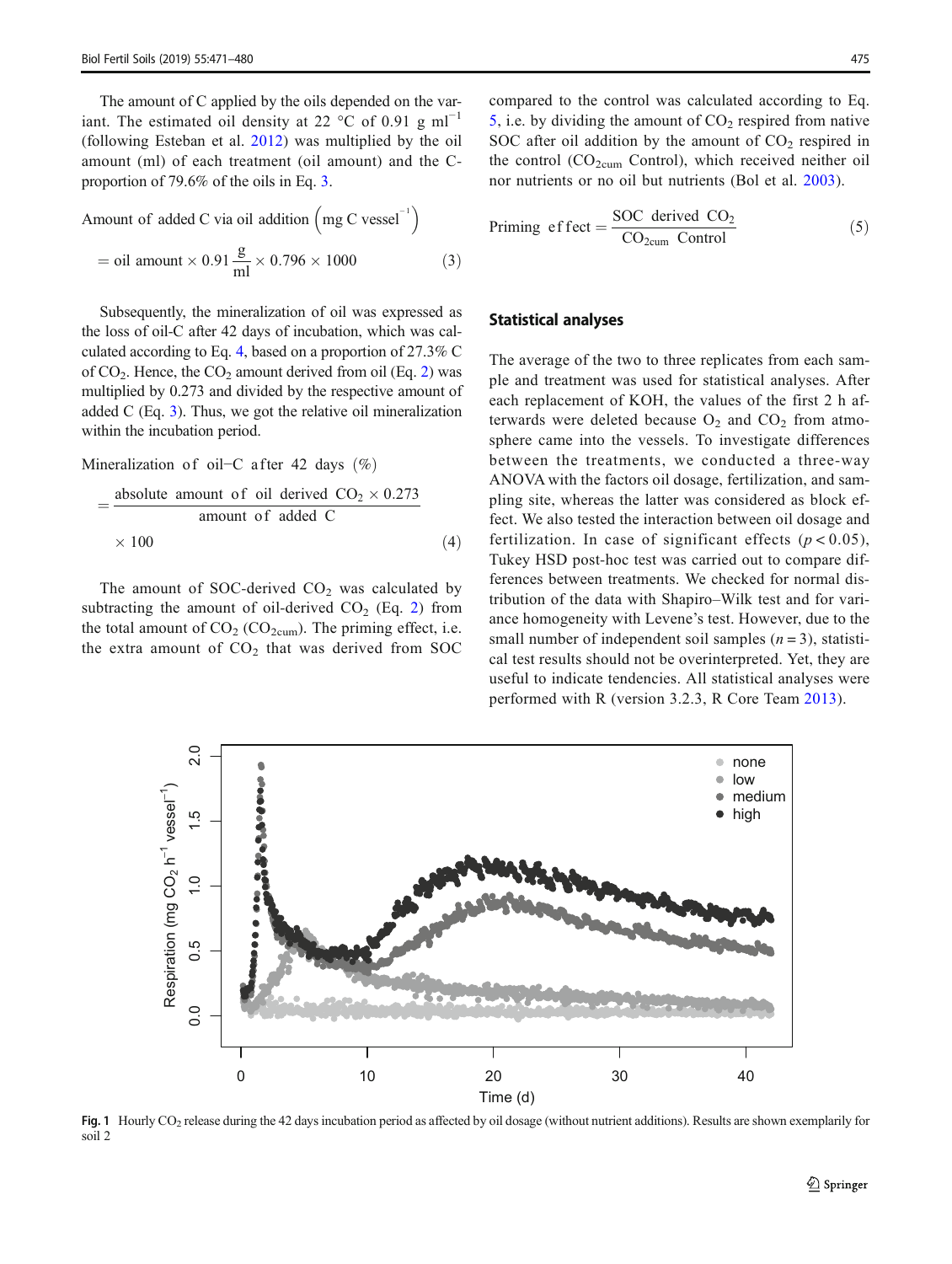#### Results

## Total  $CO<sub>2</sub>$  release after oil addition

The addition of oil induced an exponential increase of soil respiration in all samples (see Fig. [1\)](#page-4-0). The maximum respiratory peak of this exponential increase  $(CO_{2max})$  within the first 130 h after oil addition was significantly larger in the mediumdosage treatment  $(1.5 \pm 0.6 \text{ mg } CO_2 \text{ h}^{-1})$  than in the lowdosage treatment (0.4 ± 0.2 mg CO<sub>2</sub> h<sup>-1</sup>; see Table S<sub>2</sub> for detailed ANOVA output). In the high-dosage treatment, however, the maximum respiratory peak did not further increase (Table [2\)](#page-3-0). Likewise, the time needed to reach the first peak  $(t_{\text{CO2max}})$  decreased when the amount of oil exceeded the minimum amount, without significant differences between medium-dosage and high-dosage treatments (Table [2](#page-3-0)). After reaching  $CO<sub>2max</sub>$ , the hourly respiration rate continuously decreased in the low-dosage treatment but developed a second respiratory peak in the medium-dosage and high-dosage treatments (Fig. [1\)](#page-4-0).

Total  $CO<sub>2</sub>$  release was significantly higher after oil addition compared to the control (Fig. [2a](#page-6-0)); treatments with low dosage released more than five times more  $CO<sub>2</sub>$  than samples without oil. The higher the oil dosage, the more  $CO<sub>2</sub>$  was released during the whole incubation time of 42 days (Fig. [1](#page-4-0)). Yet, the cumulative amount of  $CO<sub>2</sub>$  release did not increase proportionally with increasing oil dosage (Fig. [2a\)](#page-6-0).

Fertilization had no significant influence on total  $CO<sub>2</sub>$  release  $(CO_{2\text{cum}})$  in the treatments without oil application (Fig. [2a](#page-6-0)). Adding nutrients together with the oil induced slight increases of the peak respiration rate  $(CO_{2max})$  and total  $CO_2$ release  $(CO_{2cum})$  in the low-dosage treatment, which were, however, not significant. In contrast, the effect of nutrient additions on  $CO_{2\text{cum}}$  and  $CO_{2\text{max}}$  was significant in the medium-dosage treatment:  $CO<sub>2cum</sub>$  was 1.9 times magnified compared to the variant without nutrients and  $CO<sub>2max</sub>$  increased by a factor of 3.9 (see Fig. [2a](#page-6-0) and [3\)](#page-7-0). A second nutrient addition at day 42 did not result in a considerable stimulation of  $CO<sub>2</sub>$  release (Fig. [3](#page-7-0)). In contrast, samples that received nutrients for the first time at day 42 developed a pronounced respiratory peak (Fig. [3\)](#page-7-0).

### Mineralization of oil

As already observed for CO<sub>2cum</sub>, oil-C mineralization did not increase proportionally with oil dosage: the triplication of oil dosage from the medium-dosage to the high-dosage treatments did not result in a 3-fold increase of oil-C mineralization but only increased by a factor of 1.3 (Fig. [2b](#page-6-0)). As a result, percentage mineralization of oil-C after 42 days of incubation decreased with increasing oil dosage. This decrease was evident in all samples, although the difference was only significant between the low-dosage and the medium-dosage

treatments and the low-dosage and high-dosage treatments (Fig. [2b](#page-6-0)).

Fertilization increased absolute amounts and the percentage oil-C mineralization (Fig. [2b\)](#page-6-0) in both tested dosages, but the effect was only significant for the mediumdosage treatment: here, the mineralization of oil-C increased 1.9 times by fertilization (Fig. [2b\)](#page-6-0). By pairwise comparing the mineralization of each soil sample with and without nutrients, oil-C mineralization was always higher after nutrient addition.

#### Effect of oil addition on soil organic C mineralization

The addition of oil increased the mineralization of SOC in all treatments compared to the control, i.e. we observed that positive priming effects  $> 1$  occurred (Fig. [2c](#page-6-0)). The priming effect increased with increasing amounts of oil addition, though this difference was statistically not significant (Fig. [2c\)](#page-6-0).

The addition of nutrients resulted in a significantly higher priming effect in the medium-dosage treatment but had no significant effect on priming in the low-dosage treatment (Fig. [2c](#page-6-0)).

## **Discussion**

## Mineralization of oil

All tested soils showed an increased  $CO<sub>2</sub>$  release after oil addition. The addition of C via oil resulted in an exponential increase of soil respiration. This immediate and exponential respiration response to oil addition is similar to what is usually observed after addition of highly labile substrates (e.g. glucose in Blagodatsky et al. [2000;](#page-8-0) Nordgren [1992\)](#page-8-0). Hence, we assume that vegetable oils contain besides recalcitrant compounds also considerable amounts of easily mineralizable C.

Various publications state that vegetable oils are a mixture of different substances, which are completely mineralizable by microorganisms (e.g. Zhang et al. [1998](#page-9-0)). Yet, in our experiments after 42 days of incubation at 22 °C and optimal conditions of soil moisture (ISO/DIS 17155 [2001](#page-8-0)), oil-C was mineralized by 64% at maximum (soil 2, addition of 0.1 ml oil, with nutrient addition; Fig. [2b](#page-6-0)). The amount of mineralized oil-C did not increase proportionally with increasing amounts of oil addition. Hence, the proportion of mineralized oil-C decreased with increasing amounts of added oil. This indicates that the overall mineralization of oil is limited at high dosages of application, which may lead to a temporary accumulation of oil in soils.

The limitation of oil mineralization at high dosages might be caused by a lack of available nutrients. There are two indications that nutrient supply regulates the mineralization rate of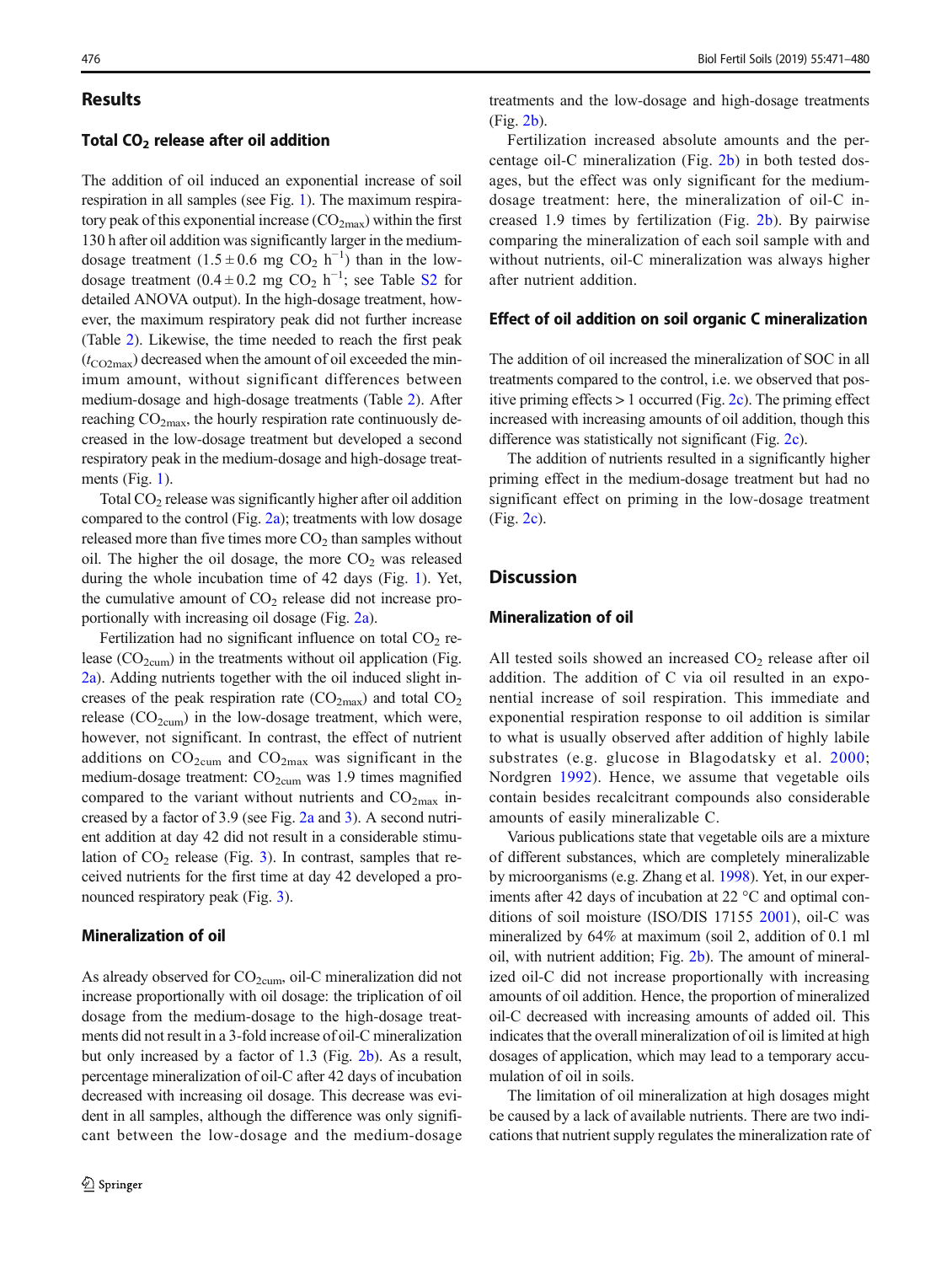<span id="page-6-0"></span>

Fig. 2 Results of the incubation experiment. a Cumulative CO<sub>2</sub> release, CO<sub>2cum</sub>. b Oil-C mineralization. c Priming effect depending on the applied oil dosage and nutrient supply. Treatments with nutrient addition are highlighted in grey. The light grey circles show the results of each individual sample

vegetable oil in soils. (1) The height of the respiratory peak  $(CO_{2max})$  increased from the low-dosage to the mediumdosage treatments but did not increase any further in the high-dosage treatment. The height of a respiratory peak after the addition of labile C has often been interpreted as an indicator for the amount of immediately available nutrients because microbial growth continues until either the labile parts of the added substrates or the required nutrients are consumed (e.g. Nordgren [1992](#page-8-0)). Hence, it appears reasonable to speculate that nutrient supply was sufficient at low dosages but did not meet microbial demand at higher application dosages. (2) The addition of nutrients together with oil application increased  $CO<sub>2cum</sub>$  and the proportion of mineralized oil-C especially in the medium-dosage treatment (Fig. 2a, b). A stimulation of oil mineralization by nutrient addition was also observed by Malkomes [\(2004\)](#page-8-0). Hence, sufficient nutrient supply increases oil mineralization rates.

If not enough nutrients are available, microorganisms may also be able to acquire the required nutrients from SOM, which is referred to as 'microbial nutrient mining' (Craine et al. [2007](#page-8-0); Moorhead and Sinsabaugh [2006\)](#page-8-0). The development of a second respiratory peak may point to this mechanism (Beck [1991;](#page-8-0) Meyer et al. [2017](#page-8-0); Teklay et al. [2006\)](#page-9-0), although other mechanisms like changes in the microbial community composition could also explain this phenomenon. To test whether such nutrient mining may release sufficient amounts of nutrients for oil mineralization, we applied nutrients after finishing the experiment at day 42 to some vessels that did not receive nutrients at the beginning. The results revealed that nutrient additions induced an increased  $CO<sub>2</sub>$  release and a respiratory growth phase even after day 42 (Fig. [3](#page-7-0)), grey symbols. This indicates that oil mineralization was still nutrient limited in these samples and that nutrient mining, if it occurred, did not release enough nutrients to meet microbial demand. Hence, at higher oil application dosages, the required nutrient demand only seemed to be met in samples that received additional nutrients (Fig. [3,](#page-7-0) black symbols).

We are aware that oil can create impermeable layers in soil and may act as a diffusion barrier for oxygen (Klamerus-Iwan et al. [2015](#page-8-0)), thereby potentially also creating anaerobic conditions. We therefore cannot exclude that organic intermediates are produced in addition to  $CO<sub>2</sub>$ , which, however, could not be measured using the Respicond. This could lead to underestimation of oil and SOC mineralization. Yet, due to the comparatively small amount of oil addition and the regular ventilation, anoxic conditions are likely to occur only on small microsites but not in the entire incubation vessel. As organic intermediates and CH<sub>4</sub> are usually rapidly re-oxidized to  $CO<sub>2</sub>$ when transported through soil (Mancinelli [1995](#page-8-0)), even an anaerobic degradation mechanisms might finally result in  $CO<sub>2</sub>$ release. In addition, rates of anaerobic oil degradation and associated CH4 evolution are low compared with mineralization to  $CO<sub>2</sub>$  (Ward et al. [1980\)](#page-9-0).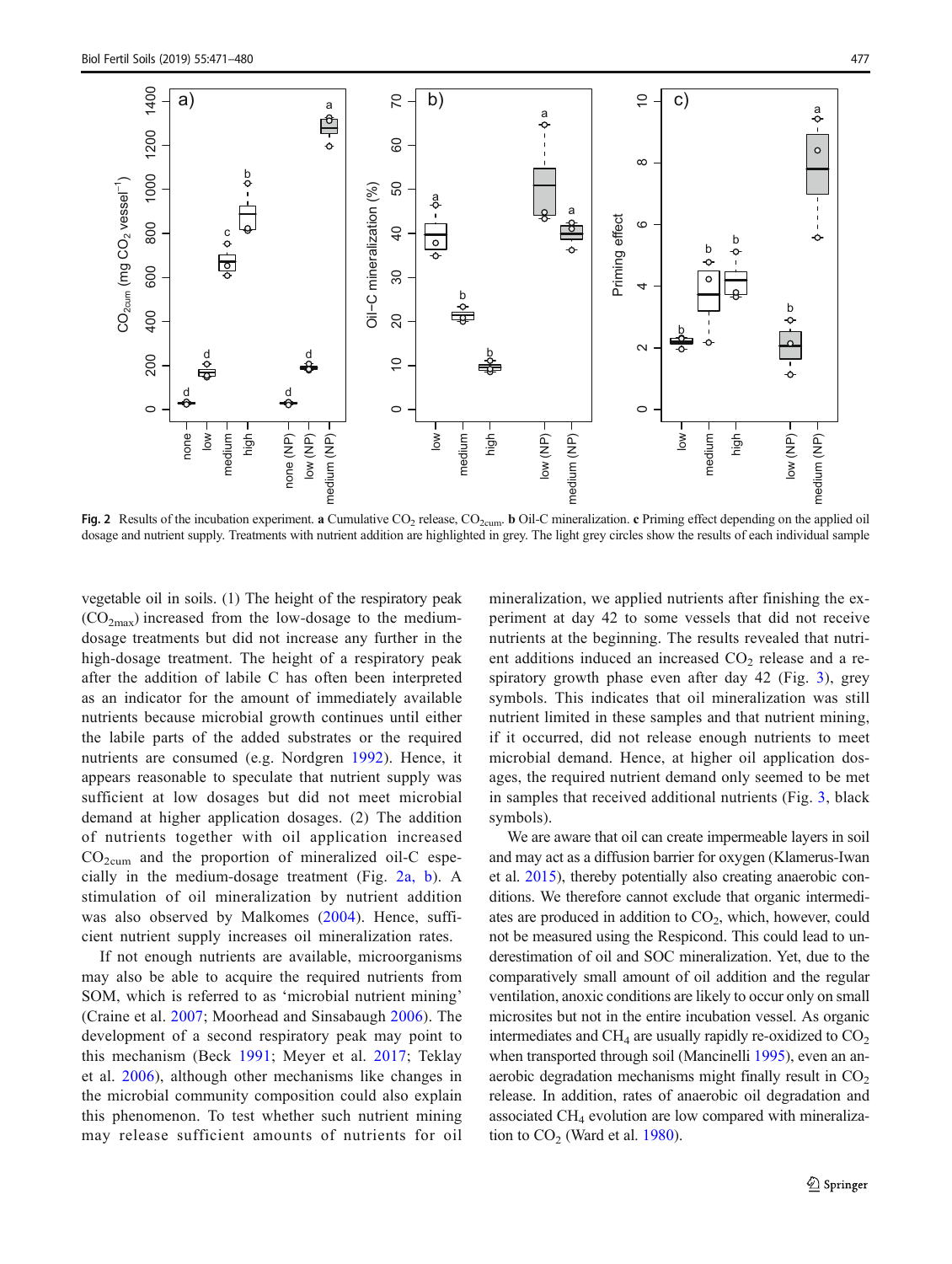<span id="page-7-0"></span>

Fig. 3 Effect of nutrient additions on hourly  $CO<sub>2</sub>$  release. Samples received either a nutrient mixture (black symbols) or no nutrients (grey symbols) together with the oil at the beginning of incubation (day 0). At day 42, both samples received nutrients either for the second time (black

symbols) or for the first time (grey symbols). The curve with black symbols was not exactly congruent after day 42 due to mixing effects. Results are shown exemplarily for the 'medium-dosage' treatment of soil  $\mathfrak{D}$ 

#### Effect of oil addition on SOC mineralization

The application of vegetable oil resulted in a stimulation of native SOC mineralization, i.e. we observed a priming effect  $> 1$  in all treatments. Kuzyakov et al. ([2000\)](#page-8-0) reported priming effects > 1 after adding a wide range of labile C substrates. The addition of labile C may increase the activity of microorganisms, thereby also stimulating the turnover of less easily mineralizable native SOC (Alvarez and Alvarez [2000](#page-8-0); Chen et al. [2014](#page-8-0); Kuzyakov et al. [2000](#page-8-0)). As we observed that vegetable oil contains considerable proportions of easily mineralizable C (see above), it seems reasonable to assume that it also stimulates the turnover of SOC.

The driving force behind the priming effect continues to be the subject of controversial discussion. According to Craine et al. ([2007](#page-8-0)), the presence of labile C sources increases the demand for nutrients but provides energy for the breakdown of SOM, which contains the required nutrients. As the breakdown of SOM involves mineralization of C contained within the SOM, the priming effect has correspondingly been interpreted as a response of microbes to nutrient deficiency (Murphy et al. [2015](#page-8-0)). The development of a second microbial growth phase in the presumably nutrient limited treatments medium dosage and high dosage may thus indicate such a microbial nutrient mining, i.e. a delayed release of previously unavailable nutrients (Meyer et al. [2017](#page-8-0); Teklay et al. [2006](#page-9-0)).

Noteworthy and contrary to the assumption of a deficiency-regulated priming effect, however, the addition of nutrients did not decrease the priming effect. Instead, it even increased priming in the medium-dosage treatment. In line with Meyer et al. ([2018\)](#page-8-0), this observation indicates that the demand for nutrients is not the primary mechanism regulating the priming effect, i.e. a release of previously unavailable nutrients from SOM must not be coupled with an increased priming effect. More likely, the oil-induced stimulation of microbial activity seems to enhance the mineralization of native SOC, which is more pronounced at sufficient nutrient supply.

## Conclusions

Our study reveals that high amounts of vegetable oil-C are only rapidly mineralized in soil in case of sufficient nutrient supply. At higher application dosages or in nutrient poor soils, nutrient demand may exceed nutrient supply and induce a temporary accumulation of oil in soils. Likewise, it may also be expected that the oilinduced immobilization of nutrients has negative consequences for plant growth. For the stimulation of oil-C mineralization, we therefore recommend fertilizing the soil. The risk of oil accumulation in soil and of priming-induced depletion of SOC stocks needs further investigation by long-term field experiments.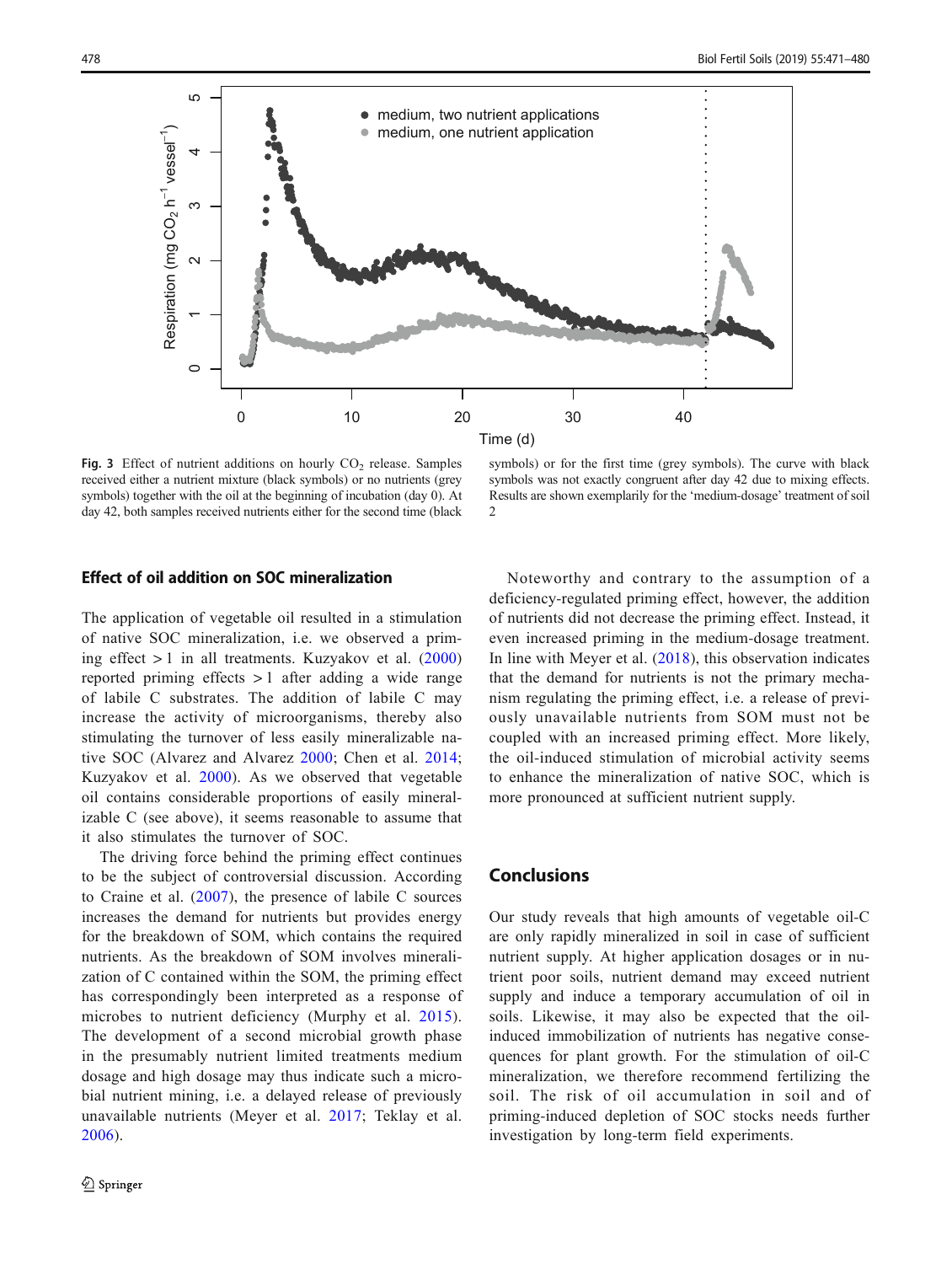<span id="page-8-0"></span>Acknowledgments We thank J. Dyckmans, K. Unger, and D. Rupprecht for their support with 13C measurements.

Funding information Open access funding provided by University of Helsinki including Helsinki University Central Hospital. The research was financially supported by the Ministry for Environment, Agriculture, Conservation, and Consumer Protection, NRW under the project title: Hot Vegetable Oils for Weeding.

Open Access This article is distributed under the terms of the Creative Commons Attribution 4.0 International License (http:// creativecommons.org/licenses/by/4.0/), which permits unrestricted use, distribution, and reproduction in any medium, provided you give appropriate credit to the original author(s) and the source, provide a link to the Creative Commons license, and indicate if changes were made.

## References

- ISO 10694 (1995) Soil quality determination of organic and total carbon after dry combustion (elementary analysis). ISO-Secretariat, Geneva
- ISO/DIS 17155 (2001) Soil quality determination of abundance and activity of the soil microflora using respiration curves. ISO-Secretariat, Geneva
- Abbas T, Zahir ZA, Naveed M, Kremer RJ (2017) Limitations of existing weed control practices necessitate development of alternative techniques based on biological approaches. Adv Agron 147:239–280
- Alvarez R, Alvarez CR (2000) Soil organic matter pools and their associations with carbon mineralization kinetics. Soil Sci Soc Am J 64: 184–189
- Anderson JPE, Domsch KH (1978) A physiological method for the quantitative measurement of microbial biomass in soils. Soil Biol Biochem 10:215–221
- Ascard J, Hatcher PE, Melander B, Upadhyaya MK (2007) Thermal weed control. In: Upadhyaya MK, Blackshaw RE (eds) Nonchemical weed management. CABI, Wallingford, pp 155–175
- Beck T (1991) Einsatzmöglichkeiten der substratinduzierten Atmungsmessung bei bodenmikrobiologischen Untersuchungen. Mitt Dtsch Bodenkdl Ges 66:459–462
- Blagodatskaya EV, Blagodatsky SA, Anderson TH, Kuzyakov Y (2007) Priming effects in Chernozem induced by glucose and N in relation to microbial growth strategies. Appl Soil Ecol 37:95–105
- Blagodatsky SA, Heinemeyer O, Richter J (2000) Estimating the active and total soil microbial biomass by kinetic respiration analysis. Biol Fertil Soils 32:73–81
- Bol R, Moering J, Kuzyakov Y, Amelung W (2003) Quantification of priming and CO<sub>2</sub> respiration sources following slurry-C incorporation into two grassland soils with different C content. Rapid Commun Mass Spectrom 17:2585–2590
- Chen R, Senbayram M, Blagodatsky S, Myachina O, Dittert K, Lin X, Blagodatskaya E, Kuzyakov Y (2014) Soil C and N availability determine the priming effect: microbial N mining and stoichiometric decomposition theories. Glob Change Biol 20:2356–2367
- Cornish A, Battersby NS, Watkinson RJ (1993) Environmental fate of mineral, vegetable and transesterified vegetable oils. Pestic Sci 37: 173–178
- Craine JM, Morrow C, Fierer N (2007) Microbial nitrogen limitation increases decomposition. Ecology 88:2105–2113
- Esteban B, Riba JR, Baquero G, Rius A, Puig R (2012) Temperature dependence of density and viscosity of vegetable oils. Biomass Bioenergy 42:164–171
- Fernandez I, Mahieu N, Cadisch G (2003) Carbon isotopic fractionation during decomposition of plant materials of different quality. Glob Biogeochem Cycles 17:1075
- Fontaine S, Henault C, Aamor A, Bdioui N, Bloor JMG, Maire V, Mary B, Revaillot S, Maron PA (2011) Fungi mediate long term sequestration of carbon and nitrogen in soil through their priming effect. Soil Biol Biochem 43:86–96
- ISO 11277 (2002) Soil quality determination of particle size distribution in mineral soil material – method by sieving and sedimentation. ISO-Secretariat, Geneva
- Klamerus-Iwan A, Błońska E, Lasota J, Kalandyk A, Waligórski P (2015) Influence of oil contamination on physical and biological properties of forest soil after chainsaw use. Water Air Soil Pollut 226:389
- Kuzyakov Y, Bol R (2006) Sources and mechanisms of priming effect induced in two grassland soils amended with slurry and sugar. Soil Biol Biochem 38:747–758
- Kuzyakov Y, Friedel JK, Stahr K (2000) Review of mechanisms and quantification of priming effects. Soil Biol Biochem 32:1485–1498
- Malkomes HP (2004) Einfluss höherer Dosierungen eines Pflanzenschutzmittels auf Rapsöl-Basis auf mikrobielle Aktivitäten im Boden. Z Pflanzenkrankh Pflanzenschutz 111:484–493
- Malkomes HP (2005) Mikrobiologisch-ökotoxikologische Bodenuntersuchungen von zwei im Pflanzenschutz eingesetzten Öl-Präparaten. UWSF Z Umweltchem Ökotox 17:77–84
- Malkomes HP (2006) Einfluss von herbizidem Citronella-Öl und Neem (Azadirachtin) auf mikrobielle Aktivitäten im Boden. Gesunde Pflanzen 58:205–212
- Mancinelli RL (1995) The regulation of methane oxidation in soil. Annu Rev Microbiol 49:581–605
- Meyer N, Welp G, Bornemann L, Amelung W (2017) Microbial nitrogen mining affects spatio-temporal patterns of substrate-induced respiration during seven years of bare fallow. Soil Biol Biochem 104:175–184
- Meyer N, Welp G, Rodinov A, Borchard N, Martius C, Amelung W (2018) Nitrogen and phosphorus supply controls soil organic carbon mineralization in tropical topsoil and subsoil. Soil Biol Biochem 119:152–161
- Moorhead DL, Sinsabaugh RL (2006) A theoretical model of litter decay and microbial interaction. Ecol Monogr 76:151–174
- Murphy J, Riley JP (1962) A modified single solution method for the determination of phosphate in natural waters. Anal Chim Acta 27: 31–36
- Murphy CJ, Baggs EM, Morley N, Wall DP, Paterson E (2015) Rhizosphere priming can promote mobilisation of N-rich compounds from soil organic matter. Soil Biol Biochem 81:236–243
- Nordgren A (1988) Apparatus for the continuous, long-term monitoring of soil respiration rate in large numbers of samples. Soil Biol Biochem 20:955–957
- Nordgren A (1992) A method for determining microbially available N and P in an organic soil. Biol Fertil Soils 13:195–199
- Nottingham AT, Griffiths H, Chamberlain PM, Stott AW, Tanner EVJ (2009) Soil priming by sugar and leaf-litter substrates: a link to microbial groups. Appl Soil Ecol 42:183–190
- Peikert B, Schaumann GE, Bibus D, Fischer J, Braun U, Brunkhardt J (2017) Effects of olive oil mill wastewater on chemical, microbiological, and physical properties of soil incubated under four different climatic conditions. Biol Fertil Soils 53:89–101
- Peukert J (2018) Unkrautbekämpfung mit heißen Pflanzenölen Methodenentwicklung und experimentelle Bestimmung technischphysikalischer und biologischer Einflussgrößen. Dissertation, University Bonn
- Peukert J, Schulze Lammers P, Damerow L (2017) Entwicklung eines Applikationssystems zur selektiven, thermischen Unkrautbekämpfung in Reihenkulturen mit Pflanzenöl. Landtechnik 72:202–213
- R Core Team (2013) R: a language and environment for statistical computing. R Foundation for Statistical Computing, Vienna [http://www.](http://www.r-project.org/) [R-project.org/](http://www.r-project.org/)